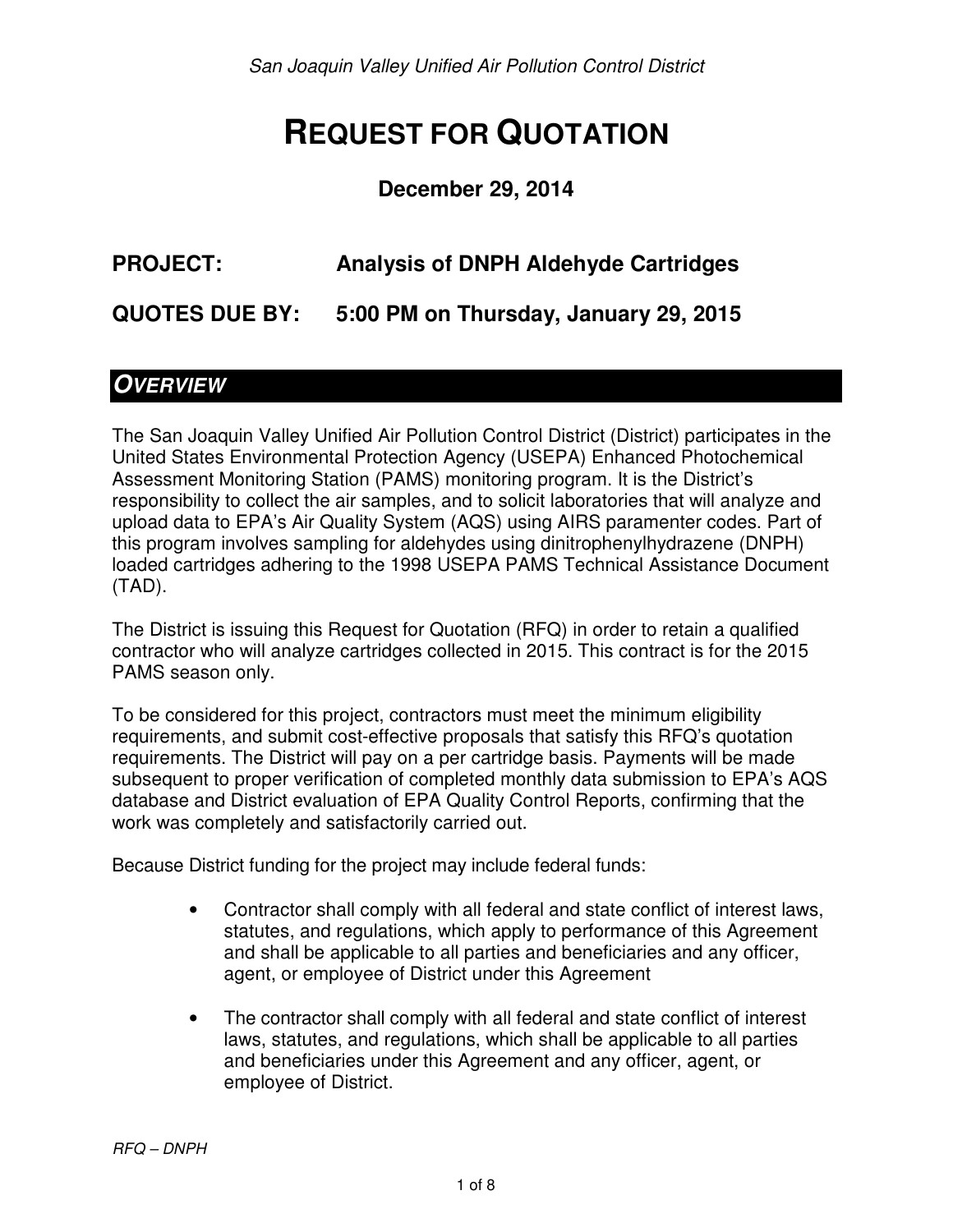- The contractor must not be presently debarred, suspended, proposed for debarment, declared ineligible, voluntarily excluded from participation or otherwise excluded from or ineligible for participation under federal assistance programs. Contractor must ensure that all subcontractors employed for conduct of this project also certify compliance with this provision of law to the contractor.
- The contractor or any individual identified in the proposal that appears in the Excluded Parties List System (EPLS) is not eligible for award of a contract. The EPLS is a central registry that contains information regarding entities debarred, suspended, proposed for debarment, excluded, or otherwise declared ineligible from receiving Federal contracts. Access to the EPLS is available at www.epls.gov.
- The contractor certifies by signing the signature page of the original copy of the submitted proposal and any amendment signature page(s) that the proposer is not presently debarred, suspended, proposed for debarment, declared ineligible, voluntarily excluded from participation, or otherwise excluded from or ineligible for participation under federal assistance programs.

The contractor will provide certification that commercial general liability insurance coverage (\$1,000,000 per occurrence) for bodily or personal injuries or for property damage as well as Workers Compensation Insurance as in accordance with the California Labor Code are obtained and are in full force.

The District reserves the right to reject any and all quotations, and to make no awards.

### **SUBMITTAL INSTRUCTIONS**

A contractor who submits a quotation in response to this RFQ must adhere to the following instructions:

- 1. The deadline for submitting quotations is 5:00 PM on Thursday, January 29, 2015. Quotations received after this time and date will not be accepted.
- 2. Quotations are to be mailed to the following address:

San Joaquin Valley Unified Air Pollution Control District Attn: Stephen Shaw Senior Air Quality Specialist 1990 E. Gettysburg Avenue Fresno, CA 93726-0244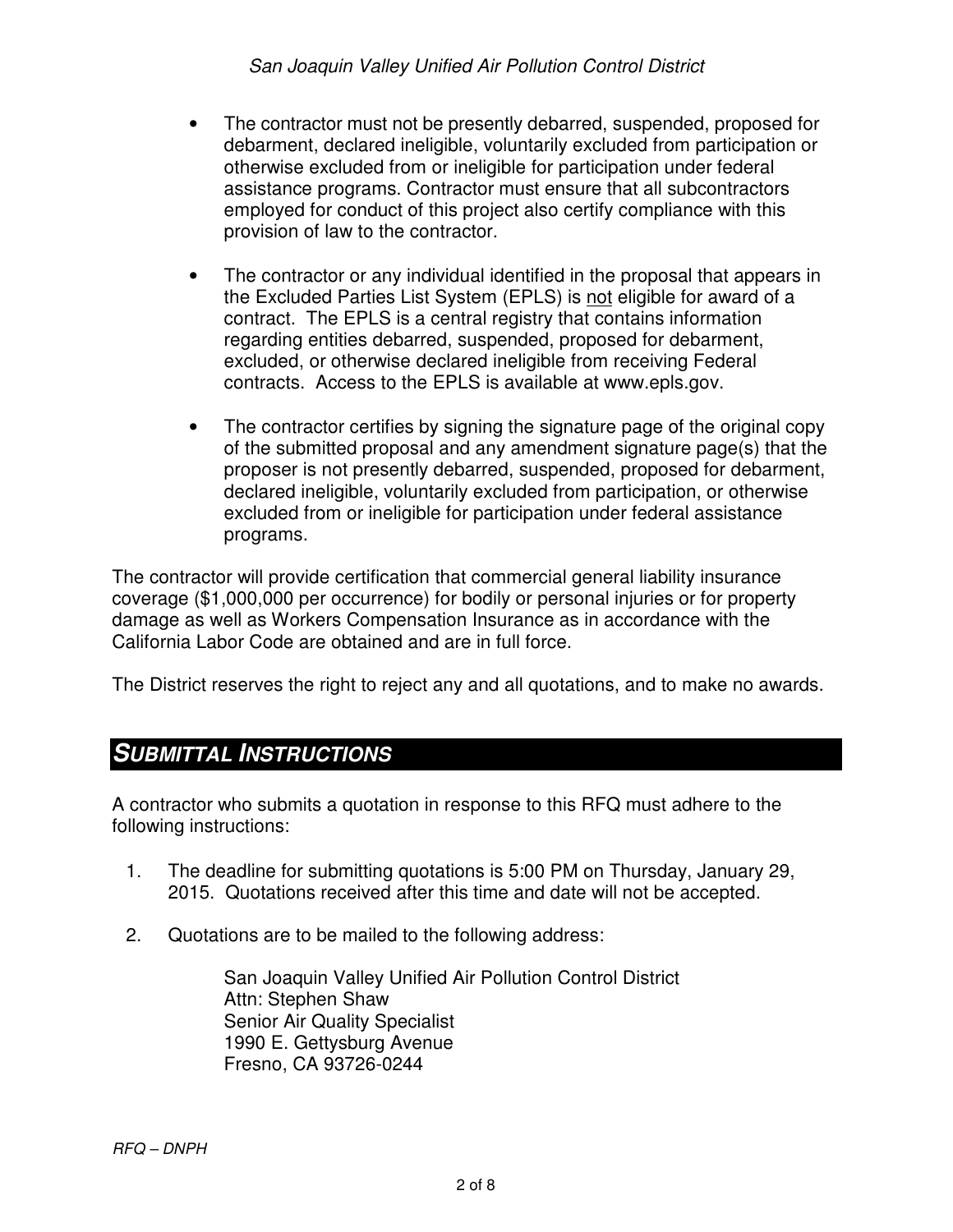- 3. The envelope should be marked with title "Quotation for Analysis of DNPH Aldehyde Cartridges."
- 4. Include five (5) hard copies and one (1) electronic copy of the quotation.

#### **MINIMUM ELIGIBILITY REQUIREMENTS**

Contractors must meet the following minimum eligibility requirements:

- 1. Successful completion of similar PAMS analyses for a government agency within the last 5 years. For the purpose of this RFQ, "similar" means PAMS analyses that closely resemble the analyses to be performed under this RFQ, including required compounds, test methods, numbers of samples, and other relevant details.
- 2. Possess demonstrated ability to create and upload AQS data files.

# **QUOTATION REQUIREMENTS**

At a minimum, submitted quotations are to individually address the above 2 'Minimum Eligibility Requirements' and the below numbers 2 through 11 of the below 'Quotation Requirements':

- 1. Not exceed 24 pages in length (including cover letter and reference material) and pages must be numbered.
- 2. Describe previous experience in the documentation and analysis of PAMS DNPH Aldehyde Cartridges (references are required).
- 3. Provide qualifications of contractor staff who will be assigned to this project, and describe the role of each assigned staff member to be used in the project.
- 4. Describe the process that the contractor will use in the analyses of the samples.
- 5. Describe previous experience in the usage of the EPA AQS pipe delimited flat file transaction format and uploading data directly into EPA's Air Quality System, including a report example in a 'Reported Data' format.
- 6. Describe previous experience with the 1998 USEPA PAMS TAD for DNPH Aldehyde Cartridges.
- 7. Describe previous experience with PAMS for analysis of acetaldehyde, acetone, and formaldehyde (Attachment A).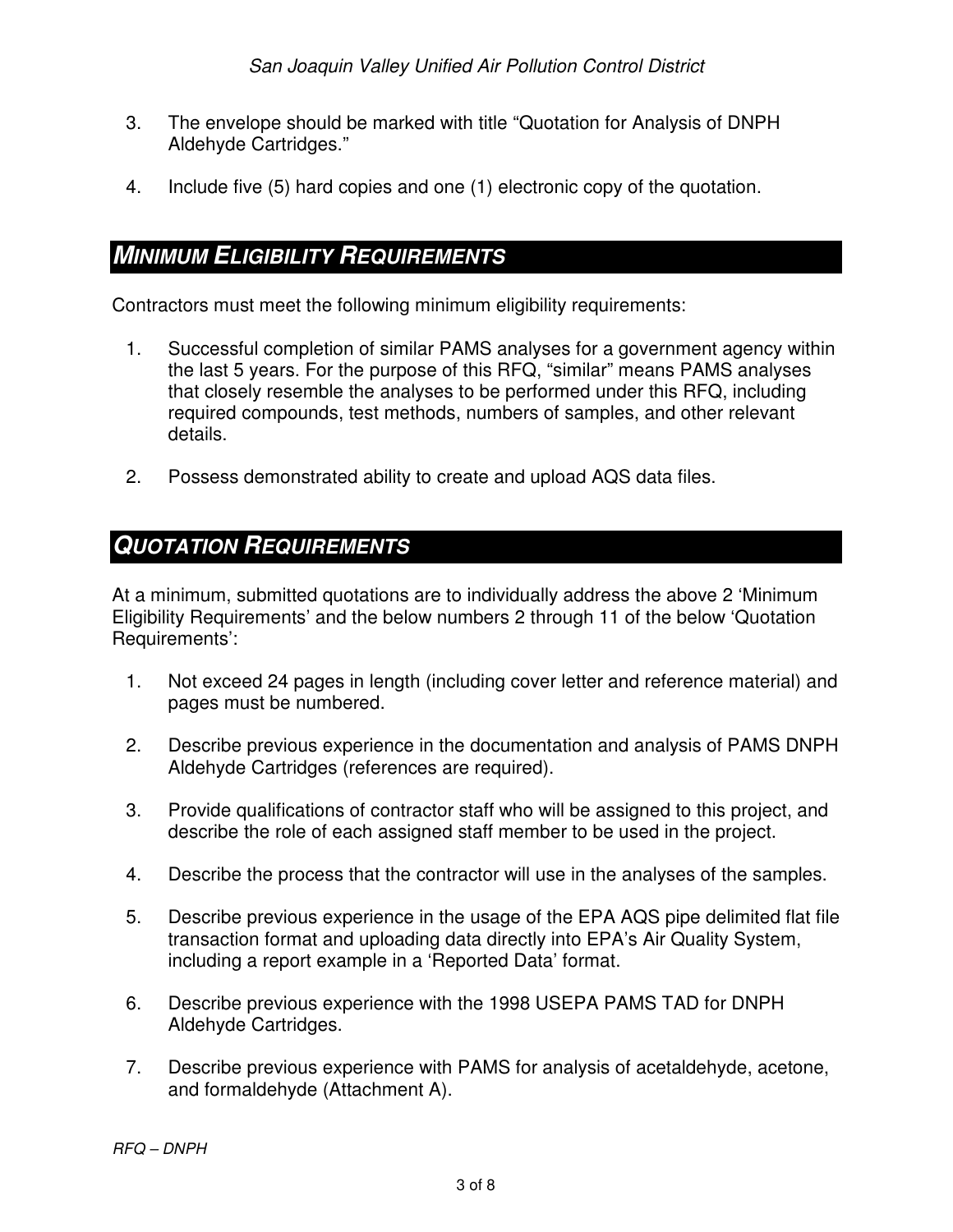- 8. Include a separate price quote for the analysis of an Audit Sample or Performance Evaluation that the District may request.
- 9. Provide the cost for 4 new glass tube ozone scrubbers for Xontech Model 925 carbonyl samplers and their preparation and maintenance.
- 10. Include a price quote for each of the following items on a per cartridge basis:
	- a. The preparation and certification of sample cartridges;
	- b. The cost of analysis of the cartridges (to include creation of the AQS transaction file using AQS' pipe delimited flat file transaction format) and;
	- c. Documentation of invalid samples and missing sample runs.
- 11. Include a separate price quote for shipping and handling costs from your location (including audit samples) to the District and/or returned to the contractor on a per cartridge and total cost basis.
- 12. Include a separate price quote for the uploading of all data into AQS using the AQS pipe delimited flat file transaction format.

# **GENERAL PROJECT GUIDELINES**

The following is a description of the general project guidelines, requirements, and responsibilities that both the District and contractor will hold during the life of the project:

- 1. At any time the District may require that the contractor successfully complete an analysis of an Audit Sample or Performance Evaluation in order for the District to evaluate the performance of the lab.
- 2. The contractor will supply the cartridges necessary for any Audit Sample or Performance Evaluation.
- 3. In 2015, there will be approximately **342** samples sent to the contractor for analysis, depending on the number of samples collected. PAMS sampling will be conducted during the months of June, July and August of 2015.
- 4. The contractor shall perform DNPH aldehyde cartridge analyses using the 1998 USEPA PAMS TAD (the District will not allow for a different collection or sampling device other than what is currently in use).
- 5. There are three (3) required compounds to be analyzed as listed in Attachment A: acetaldehyde, acetone, and formaldehyde. No other compounds are requested or desired.
- 6. The contractor will supply **new** cartridges with DNPH loaded on a silica gel substrate. The contractor will ship all **342** cartridges to the District as soon as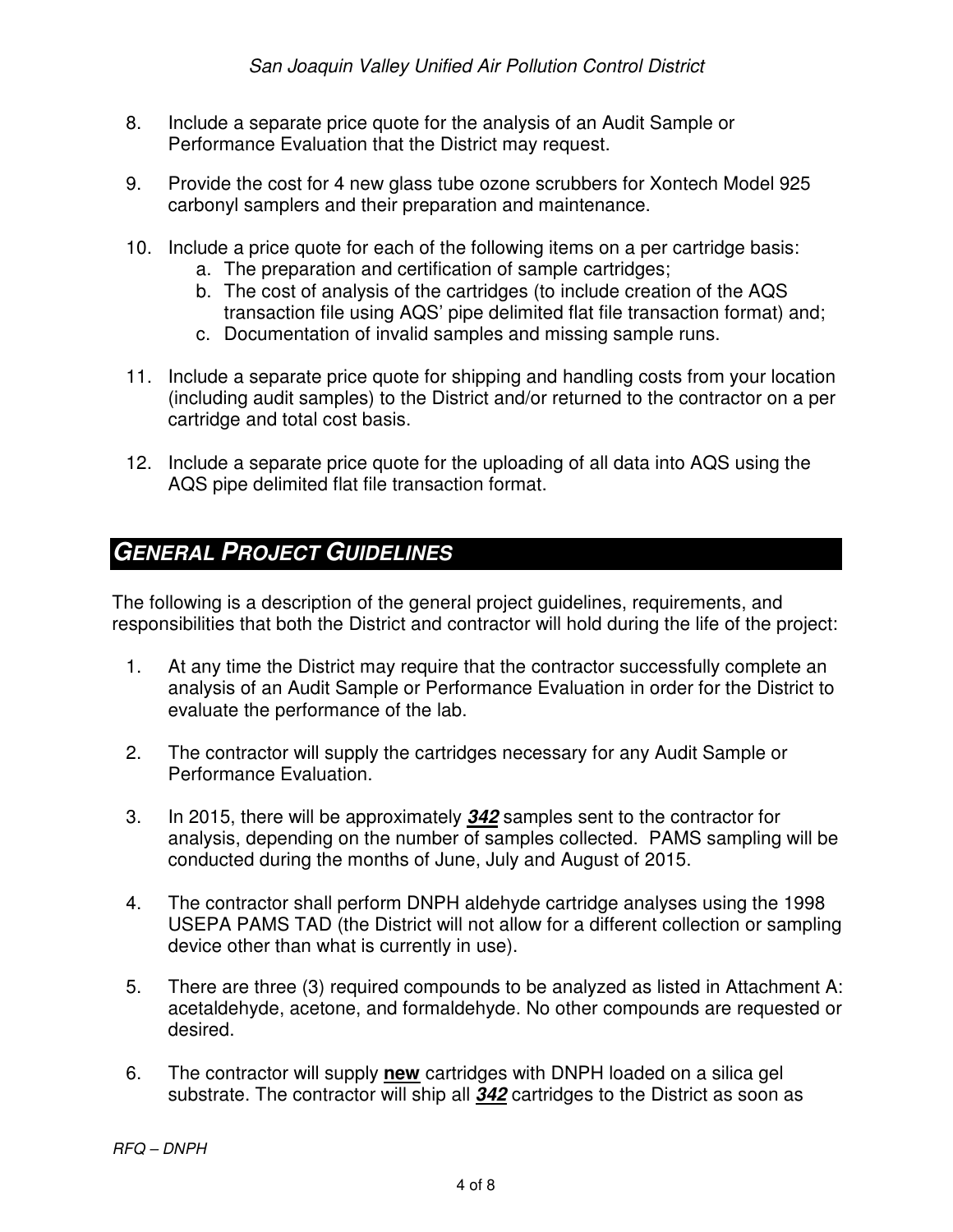#### San Joaquin Valley Unified Air Pollution Control District

possible after the signing of the contract. The contractor will contact and coordinate with the District with regards to shipping locations and addresses (Fresno and Bakersfield). The contractor is responsible for all recording keeping and costs regarding shipping the cartridges to the two locations, recording the number of cartridges sent, the manufacturer's cartridge lot number being sent to each location, and the shipment's date. The contractor is responsible for all record keeping and shipping and handling costs of other materials being sent to the District and/or the audit laboratory for this project.

- 7. If warranted, the contractor shall provide to the District specific instructions detailing the specific procedures for handling the cartridges. If the contractor prefers that the collected samples be returned to them using a specific kind of container and/or cooling material, other than what the District proposes to use, then the contractor must supply these materials to the District as part of the contract. The containers/shipping materials must meet all Department of Transportation and Federal Aviation Administration requirements for safe handling and transport provided by shipping companies like UPS or FedEx. If the contractor desires the District to use a particular written form for tracking the exposed sample (i.e. a chain of custody (COC) form other than the form the District provides), the contractor will supply a sufficient quantity of these forms for use by District staff.
- 8. The contractor is responsible for all record keeping and shipping and handling costs of the cartridges and other materials being sent to the District and/or the audit laboratory for this project. The District is responsible for recording keeping and shipping costs to return exposed cartridges to the contractor.
- 9. Once the District has concluded that the monthly deliverables are acceptable (verification of completed monthly data submission to EPA AQS and District evaluation of EPA Quality Control Reports - confirming that the work was completely and satisfactorily carried out) the contractor may submit a monthly billing statement based upon the site, sample collection date, time of sample collection, and the number of samples for that month (June, July, and August). The billing will not be based on the date on the 'Chain of Custody' form, the date cartridges were received at the laboratory, or the date of the laboratory's internal tracking system. Each monthly billing will list the gross amount but will invoice at 90% as 10% will be retained until all three month's billings and all services (analyses, reports, audits, performance evaluations, etc.) are successfully completed and rendered to the satisfaction of the District. The 10% retained is the District's guarantee for satisfactory completion. When all of the above prerequisites have been completed and deemed satisfactory, the District will accept an invoice for the retained amount and the final payment will be dispensed.
- 10. The contractor shall retain and archive a copy of all paper and electronic records of this project for a minimum of three (3) years. The archived records will include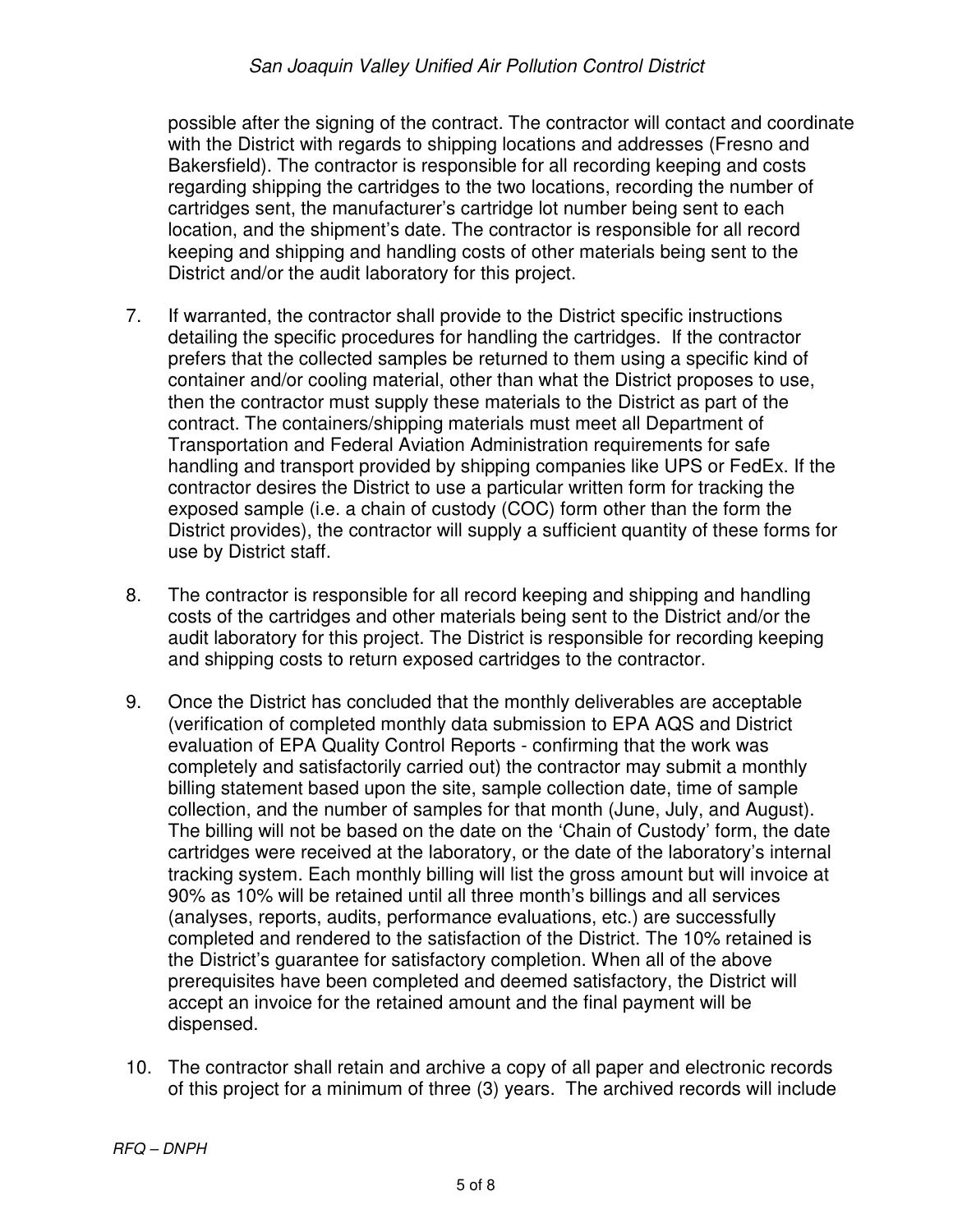any documentation pertaining to the analysis and reduction of raw and processed data, including calibrations, samples and run sequences. In the case where there is a need of clarification or investigation of the reported data, the contractor will provide any and all necessary information as requested so that the entire analysis can be reconstructed.

- 11. The contractor will be available by phone to discuss issues related to this project on the same business day that the District places the call with the contractor. The contractor shall notify the District immediately upon the discovery of any irregularities during the course of the project.
- 12. It is understood by the Contractor that time is of the essence in the performance of this project.
- 13. Since this Agreement will exceed Ten Thousand Dollars (\$10,000), the contractor will be subject to examination and audit of the auditor general for a period of three (3) years after final payment under contract.

# **QUALITY CONTROL REQUIREMENTS**

The following procedures will be employed to ensure the quality of the project and the resulting data:

- 1. The contractor will ensure that upon receipt of the cartridges for analysis, they will be immediately placed in a refrigerated and isolated environment of 4 degrees Celsius or less to prevent degradation of the samples with the time between sampling and extraction not exceeding 2 weeks. The contractor will also ensure the samples will be promptly analyzed for the same reason.
- 2. The contractor shall provide the District with "gold ring" cartridges **only**. The District will reject any cartridge not of this kind.
- 3. Only **new** Waters-brand cartridges (Sep-Pak DNPH-Silica Short Body Cartridges, part number WAT037500) are to be supplied by the contractor, and proof of the shelf life must be submitted to the District with the shipment (all cartridges must be of no more than one (1) month old at the time of purchase, and less than 3 months old for sample collection. All cartridge expiration dates must be after September 30<sup>th</sup> 2015. The District will not accept used/reconditioned cartridges. Cartridges must be in their sealed pouches, kept unexposed to sunlight, and be maintained under a monitored temperature of 4 degrees Celsius or less. Shipped cartridges must be provided with enough ice for the shipment to arrive at the District with the cartridges still under the cover of ice. The District will not accept cartridge shipments that do not arrive under iced conditions. Left over cartridges will be returned.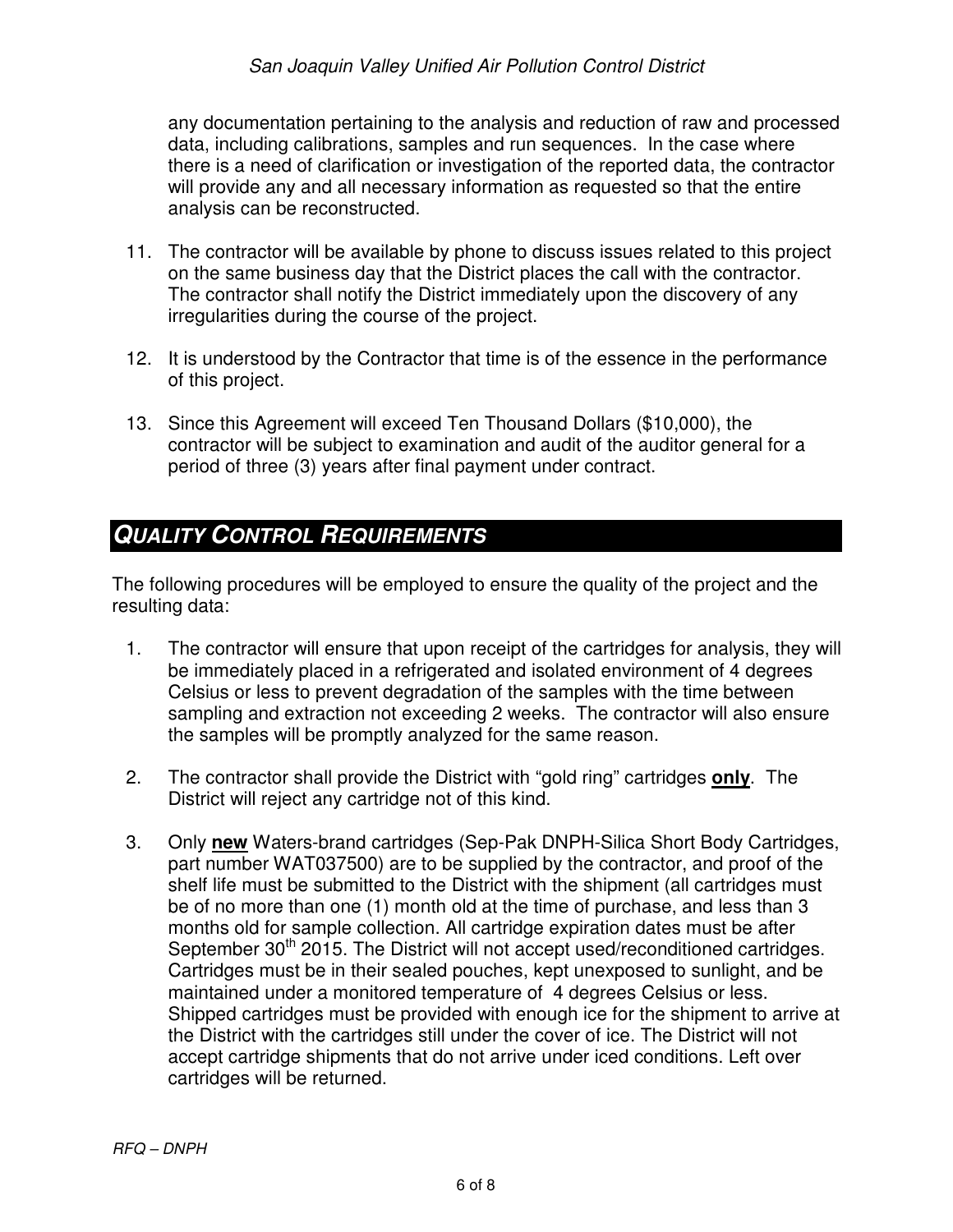- 4. For each manufacturer's lot of cartridges, at least one (1) cartridge per lot is to be analyzed for purity by the contractor prior to shipment. A copy of this analysis is to be forwarded to the District by including the report with the shipment of cartridges.
- 5. The contractor will supply the District with an adequate quantity of denuder ozone scrubbers for four (4) Xontech Model 925 carbonyl samplers. It will be the contractor's responsibility to purchase, service, and coat the interior of the denuder ozone scrubbers. The denuder ozone scrubbers are required to arrive at the District intact and unbroken. Should the denuder ozone scrubber arrive broken, it is the responsibility of the contractor to replace it at their expense. Denuder ozone scrubbers must adhere to the 1998 USEPA PAMS TAD. The denuder ozone scrubber construction material must be glass or copper tubing, and be treated as required in the 1998 USEPA PAMS TAD.
- 6. The contractor will provide written documentation indicating the methodology used for analytical instrument calibration, analysis and quality control / assurance. Copies of all related paperwork used to conduct data analysis such as chromatograms; instrument calibrations, etc. shall be supplied to the District in an electronic file format (DVD, Flash Drive, Compact Disc, etc.)
- 7. At no additional cost, the contractor will analyze for quality control purposes any audit cartridge(s) sent to the contractor by a CARB, USEPA and/or EPA approved National Air Toxics Trend Stations (NATTS) Laboratory designated by the District. Contractor shall provide copies of these audit results to the District. The results shall include all pertinent information regarding calibration reports and standard certificates.
- 8. It is at the District's discretion to send duplicate samples for audit purposes.
- 9. The contractor will analyze contents of only the valid samples as identified in District chain of custody (COC) forms. The contractor will not analyze contents of invalid samples. The contractor will appropriately document missing samples.

# **DATA REQUIREMENTS**

The following is a list of requirements for the collection and reporting of the data involved in this project:

1. The contractor will only report data for acetaldehyde, acetone, and formaldehyde that are required to be analyzed as listed in the North American Research Strategy for Tropospheric Ozone (NARSTO) Measurement Methods Compendium (Attachment A). No other compounds are requested or desired.